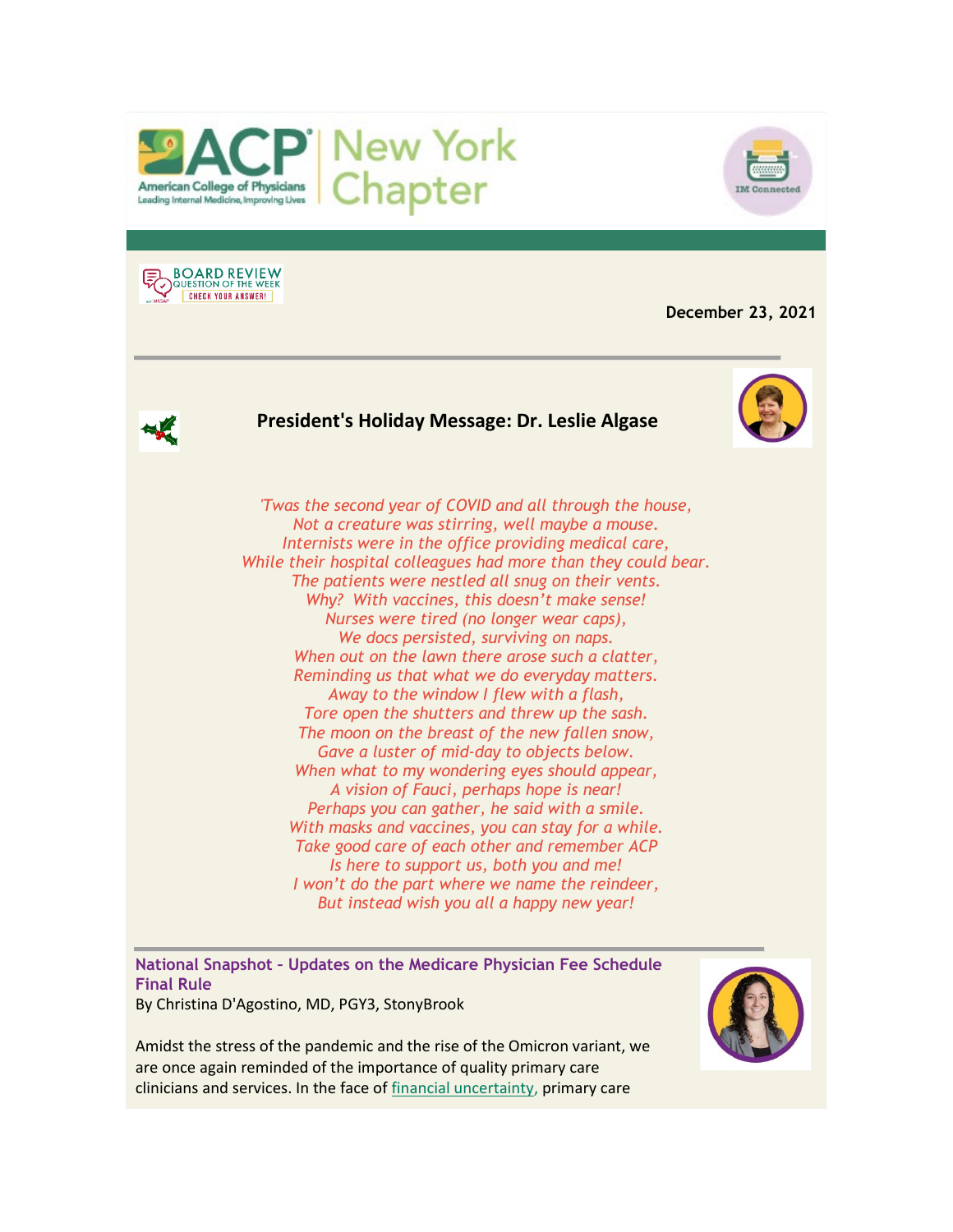practices rely on adequate reimbursement rates, wages, and pricing in order to thrive. This article will provide several updates regarding the policy changes for the Physician Fee Schedule (PFS) issued in the [final ruling](https://www.votervoice.net/BroadcastLinks/i9QGl4iQ3gXnYGdMnlMTjQ) by the Centers for Medicare & Medicaid Services (CMS) that will go into effect January 1, 2022.

First on the docket to discuss is the update for increasing clinical labor pricing (CLP). Medicare uses CLP to gauge what proportion of a practice's expenses is geared toward staff salaries (nurses, medical assistants, etc). CLP, along with two other components (medical supplies and equipment), are considered "direct practice expense inputs" and are "budget neutral", meaning that an increase in one sector typically means decrease in reimbursement for the others. The equipment and supply pricing sectors have previously been updated (2019-2022). However, it has been almost 20 years since CLP has been updated (data currently being used is from the 2002 Bureau of Labor Statistics). With this new update, data from the 2019 Bureau of Labor Statistics will be taken into account and pricing will be adjusted accordingly over the 2022-2025 year period.

Telehealth became an important tool during the pandemic, allowing clinicians to treat patients while also protecting them from unnecessary exposure to COVID-19. CMS will retain all services currently covered under the Medicare telehealth services list on a Category 3 (i.e. temporary) basis until the end of calendar year 2023. It remains to be seen if these services will be permanently added after the pandemic. Otherwise, in good news for primary care, CMS is increasing the valuation of certain codes for chronic care management (CCM) and principle care management (PCM). It is also increasing payment rates for administration of influenza, pneumococcal, and hepatitis B vaccines (from approximately \$17 to \$30).

On the downside, CMS set the 2022 conversion factor (amount paid per RVU) at \$33.59 (\$1.30 less than 2021). This decrease is attributed to the expiration of a 3.75% increase in the 2021 conversion factor, which has since not been renewed.

The above updates are just a few of the many in the CMS final ruling for 2022; a more in-depth summary of all of the final updates is availabl[e here.](https://www.votervoice.net/BroadcastLinks/7mnxiQXWC559mmLOxkN3Dw)

#### **ACP and YouTube Have Partnered to Stop the Spread of Misinformation: We Need Your Help to Amplify the Word!**



ACP has developed a series of videos on [ACP's YouTube](https://www.votervoice.net/BroadcastLinks/y3G-ixA8txkVTSmv8yiieg)  [Channel](https://www.votervoice.net/BroadcastLinks/y3G-ixA8txkVTSmv8yiieg) to help combat misinformation about COVID-19, various vaccines, and related treatments. The video series – some of which are also available in Spanish -- features internists and includes:

- [Physician to Physician Conversations](https://www.votervoice.net/BroadcastLinks/GWKvEVlJZs-mXAruu2nBLQ) Practical communication strategies to help physicians and other healthcare professionals build vaccine confidence and address patient concerns that may be rooted in misinformation.
- [Ask Your Internist](https://www.votervoice.net/BroadcastLinks/ws_W1i_cin68cjZjrxZCtw) Helps answer vaccination-related patient questions using trusted, evidence-based information in the clinicians' voice.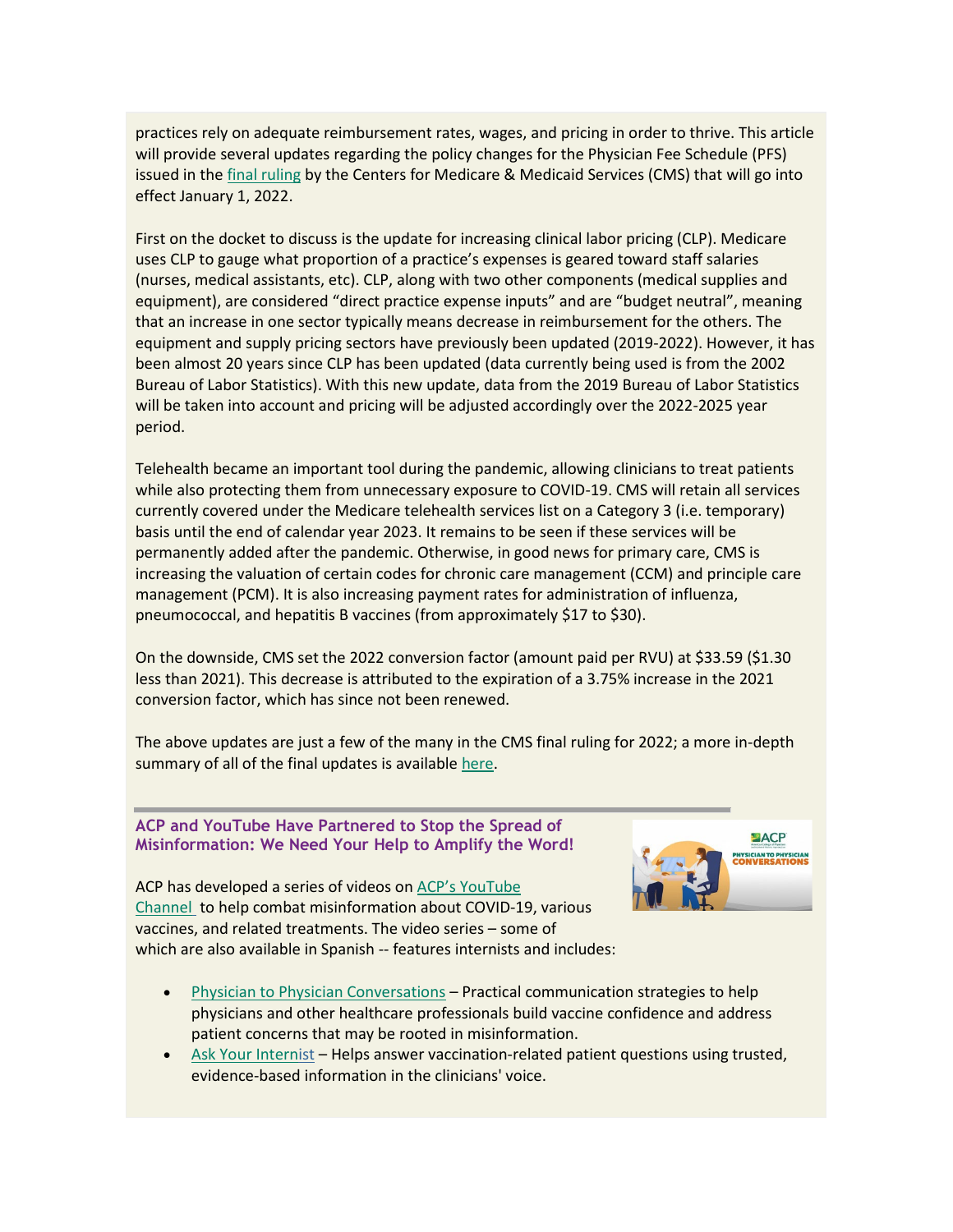Read our [press release](https://www.votervoice.net/BroadcastLinks/BFgCv6OXvS_IBHxnhYQrRA) announcing the partnership.

**How You Can Help**

#### **[<<Read More>>](https://www.votervoice.net/BroadcastLinks/_6X2uFkCv-fYg9r3jcJwLg)**

#### **ACP launches new mentoring program to foster career development for mentors and mentees**

The College's Mentoring Resource Library is now available for all members, and a monthly online Peer Mentoring Session series is specifically geared toward early-career physicians and ACP Resident/Fellow Members.



ACP's new mentoring program consists of a robust [Mentoring Resource](https://www.votervoice.net/BroadcastLinks/gkQJ88iKDnGmkFKaN37xbg)  [Library](https://www.votervoice.net/BroadcastLinks/gkQJ88iKDnGmkFKaN37xbg) and monthly online peer mentoring sessions. The Mentoring Resource Library is now available for all members to access videos, self-assessment checklists, action plans, and other tools developed to help maintain successful mentee and mentor relationships.

The monthly online Peer Mentoring Session series is specifically geared toward early-career physicians and ACP Resident/Fellow Members to advance leadership skills. Shikha Jain, MD, FACP, will present the first virtual mentoring session discussing physician leadership on Tuesday, Jan. 18, 2022, from 8 to 9 p.m. ET. Following Dr. Jain's presentation, participants will break into small groups to discuss the topic, engage in peer mentoring, and network with their colleagues.

[Registration for session one](https://www.votervoice.net/BroadcastLinks/Uqk77ITTFWC8nfIIPhGS-A) is available online now.



**Transition Care Management Codes – You're doing the work…why not get paid for it?**

By Paula E. Lester, MD, FACP, CMD; Chair of Geriatrics Task Force, NYACP

Health care providers know that time spent reviewing records of a patient's acute hospital stay or prolonged subacute rehabilitation stay and

coordinating care after discharge is imperative to providing quality care to patients with comorbidities and complicated medical encounters. The time spent on these important endeavors is under-valued and historically not reimbursed. However, in 2020, the Medicare payment model was updated to provide reimbursement of transition care management (TCM) codes for non-face-to-face care provided when patients transition from an acute care setting back into the community.

This is huge progress in compensation of work that Geriatricians and other providers who care for older adults have been doing unpaid for decades! As clinicians, we should use these codes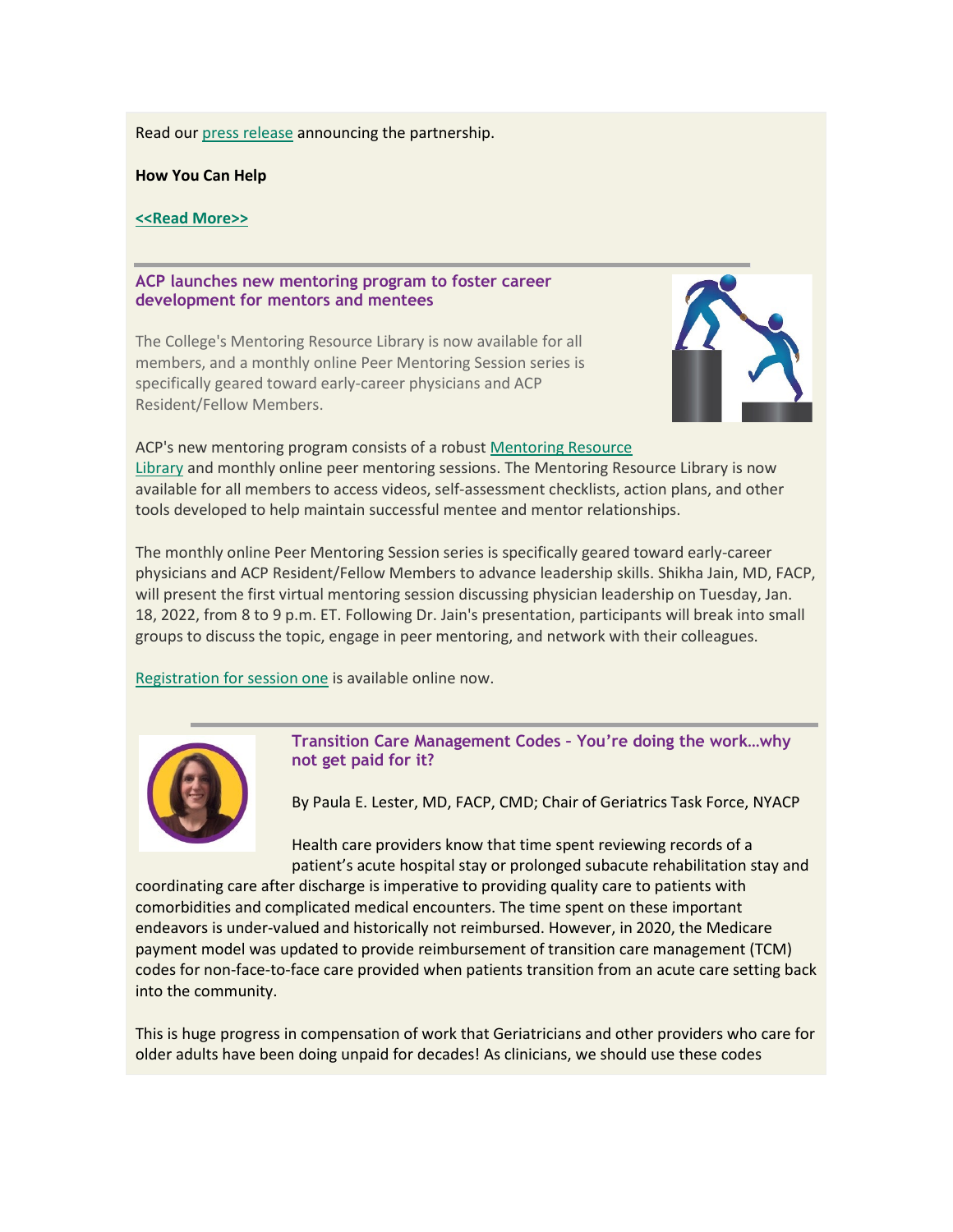whenever appropriate – to be paid for valuable work – and to ensure these billing codes are not removed due to lack of use.

Implementing a strategy in your practice to use the TCM codes requires minor planning without being overwhelming. **[<<Read More>>](https://www.votervoice.net/BroadcastLinks/_6X2uFkCv-fYg9r3jcJwLg)**



**Apply for Fellowship by 12/31 to be considered for Convocation Ceremony participation at ACP's Internal Medicine Meeting 2022.**

Celebrate the exemplary care you've given to patients during an

extremely challenging year. Throughout it all, you continued to provide tremendous care, support, and leadership to the community in which you live and practice. You deserve to be recognized.

[Watch the video](https://www.votervoice.net/BroadcastLinks/AdXzw9GsNTAzBsokCmLU_g) to learn more about what it means to be an FACP®.

Then [use this handy chart](https://www.votervoice.net/BroadcastLinks/F9ChcEWBOdDe706MLNShxQ) to identify whether you're ready to apply.

**[Apply by 12/31](https://www.votervoice.net/BroadcastLinks/r7f7dBGT67hkJ1IlkH-5AA)**

### **[Upcoming Events](https://www.votervoice.net/BroadcastLinks/fKuhXlxAxAJjL3qHtuOmRw)**

**Small Feedings of the Soul: Readings and Reflections Thursday, January 20, 2022/ 7:00 - 8:00 pm**



Explore the practice of medicine through shared experiences! Come for discussion, camaraderie, and to meet authors of select pieces from 'On Being A Doctor'.

Facilitated by: Angel 'Lito' Gutierrez, MD, FACP Program Directors: Nandini Anandu, MD, FACP, Lynn Cleary, MD, MACP, and Cori Salvit, MD, FACP

#### **[Registration](https://www.votervoice.net/BroadcastLinks/avPC0Ugx7p_XfPY0PZTyqQ)**

*Special NYACP Early Career Physician Workshop:* **An Interactive Discussion with NYACP Governors Tuesday, January 25, 2022/ 6:00 - 7:30 pm**

We hope you will join us for an interactive discussion with [NYACP Governors](https://www.votervoice.net/BroadcastLinks/6tfMQ9MyA-6B0IZiHgO4Zw) as they share their leadership journey in medicine!

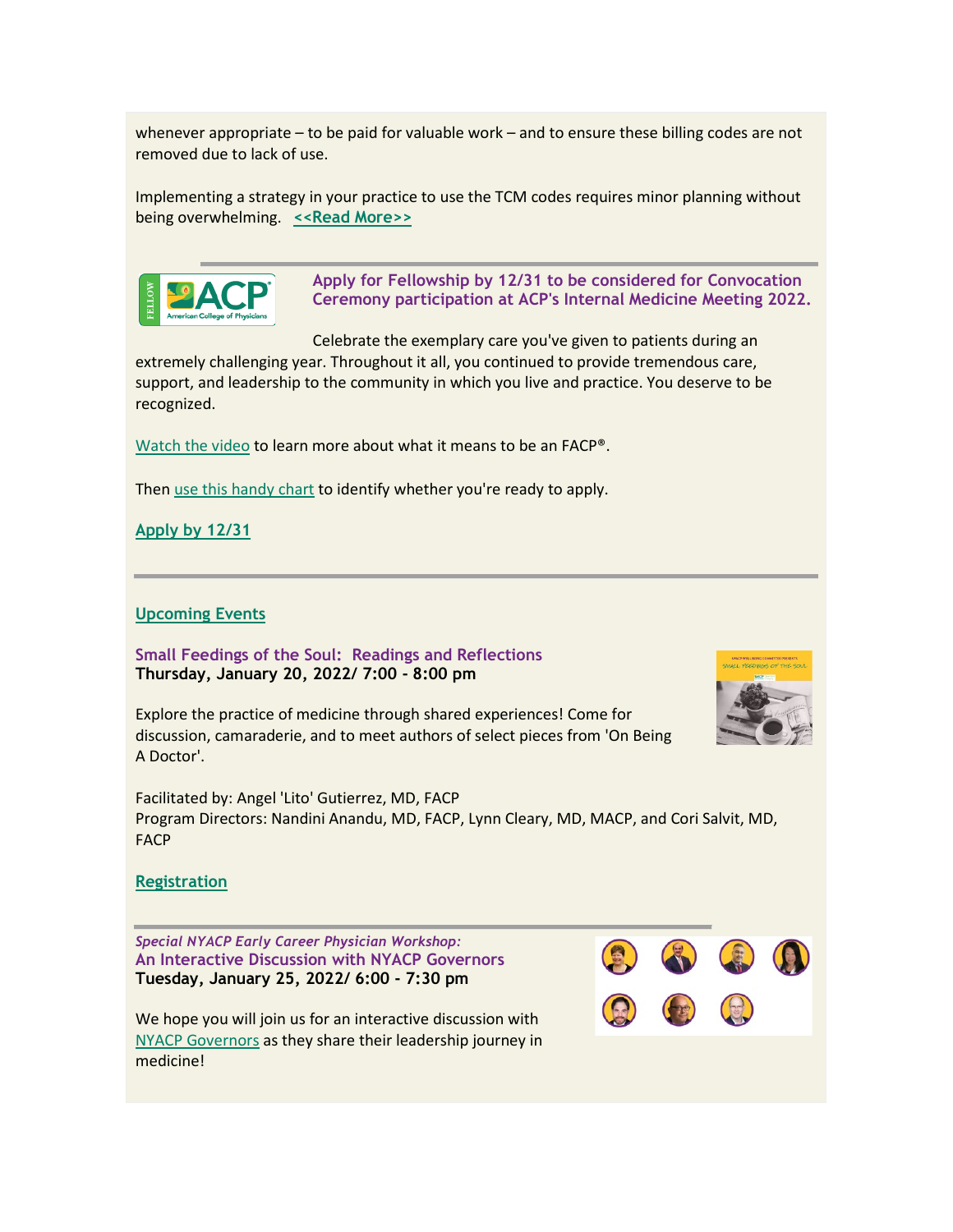#### **Agenda**

6:00- 6:30 pm – Governors Panel -Intro and Discussion 6:35 – 7:20 pm – Leaders will rotate through the breakout rooms to dialogue and answer questions from ECPTF and members in the room 7:20 – 7:30 pm- Breakout Room recap

**[Register in advance for this meeting](https://www.votervoice.net/BroadcastLinks/yE2_GfaeKb3tLhd2g92KUg)**

After registering, you will receive a confirmation email containing information about joining the meeting.

# **Small Feedings of the Soul: Readings and Reflections Thursday, February 17, 2022/ 7:00 -8:00 pm**

Explore the practice of medicine through shared experiences! Come for discussion, camaraderie, and to meet authors of select pieces from 'On Being A Doctor'.

Facilitated by: Lynn Cleary, MD, MACP Program Directors: Nandini Anandu, MD, FACP, Lynn Cleary, MD, MACP, and Cori Salvit, MD, **FACP [Registration](https://www.votervoice.net/BroadcastLinks/RerS1IMwNWJMiUb27VrXhQ)**

**Small Feedings of the Soul: Readings and Reflections Thursday, March 17, 2022/ 7:00 - 8:00 pm**

Facilitated by: Lynn Cleary, MD, MACP Program Directors: Nandini Anandu, MD, FACP, Lynn Cleary, MD, MACP, and Cori Salvit, MD, **FACP** 

**[Registration](https://www.votervoice.net/BroadcastLinks/XsvdlPQlpMC4m7trvmpK4g)**

# **2022 NYACP Resident and Medical Student Forum**

**Friday, May 27, 2022**

Join us on Friday, May 27, 2022 as we return to an in-person poster competition and welcome back Dr.'s Dilemma!